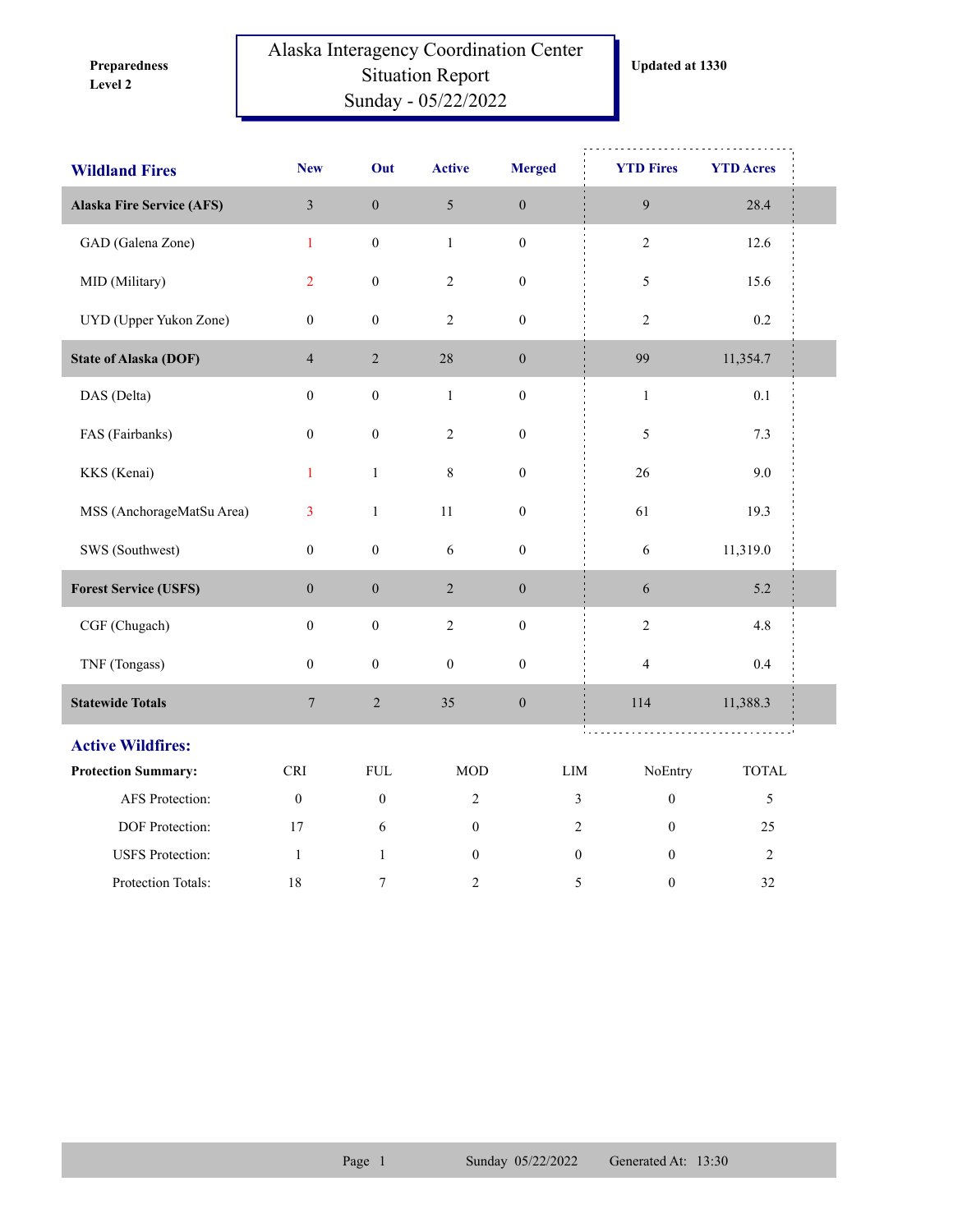## **Active Fires Status Summary**

|                         | Staffed           |                     |                 | Unstaffed           |
|-------------------------|-------------------|---------------------|-----------------|---------------------|
|                         | Contained $(S/C)$ | Uncontained $(S/U)$ | Contained (U/C) | Uncontained $(U/U)$ |
| AFS Protection:         |                   |                     |                 |                     |
| <b>DOF</b> Protection:  |                   |                     | 24              |                     |
| <b>USFS</b> Protection: |                   |                     |                 |                     |
| Status Totals:          |                   |                     | 26              |                     |

| <b>Active Fires Acreage Summary</b> |                       |                |  |  |  |  |  |  |  |
|-------------------------------------|-----------------------|----------------|--|--|--|--|--|--|--|
|                                     | Acres                 | Acreage Change |  |  |  |  |  |  |  |
| 7 New                               | 28.8                  |                |  |  |  |  |  |  |  |
| 28 Monitor                          | 11,342.1              | 650.6          |  |  |  |  |  |  |  |
| 2 Out                               | 0.2                   | 0.0            |  |  |  |  |  |  |  |
| 6 Prescribed                        | 1.995.0               | 628.1          |  |  |  |  |  |  |  |
| 43 Fires                            | Total Acres: 13,366.1 |                |  |  |  |  |  |  |  |

## **Prescribed Fires**

|                          | <b>YTD</b> Fires | <b>YTD</b> Acres | <b>New</b> | Active | Out Yesterday |
|--------------------------|------------------|------------------|------------|--------|---------------|
| Military                 |                  | 1.977.0          |            |        |               |
| National Park Service    |                  | 0.1              |            |        |               |
| State of Alaska          | 4                | 5.1              |            |        |               |
| U.S. Forest Service      |                  | 18.0             |            |        |               |
| Fuels Management Totals: |                  | 2,000.2          |            |        |               |

## **Cause Summary For All Fires (Includes Merged Fires But Not Prescribed Fires)**

|        | Human: 91        |                | 972.2 Acres |
|--------|------------------|----------------|-------------|
|        | Lightning: $3$   |                | $0.3$ Acres |
|        | Undetermined: 20 | 10,415.8 Acres |             |
| Total: | 114              | 11,388.3 Acres |             |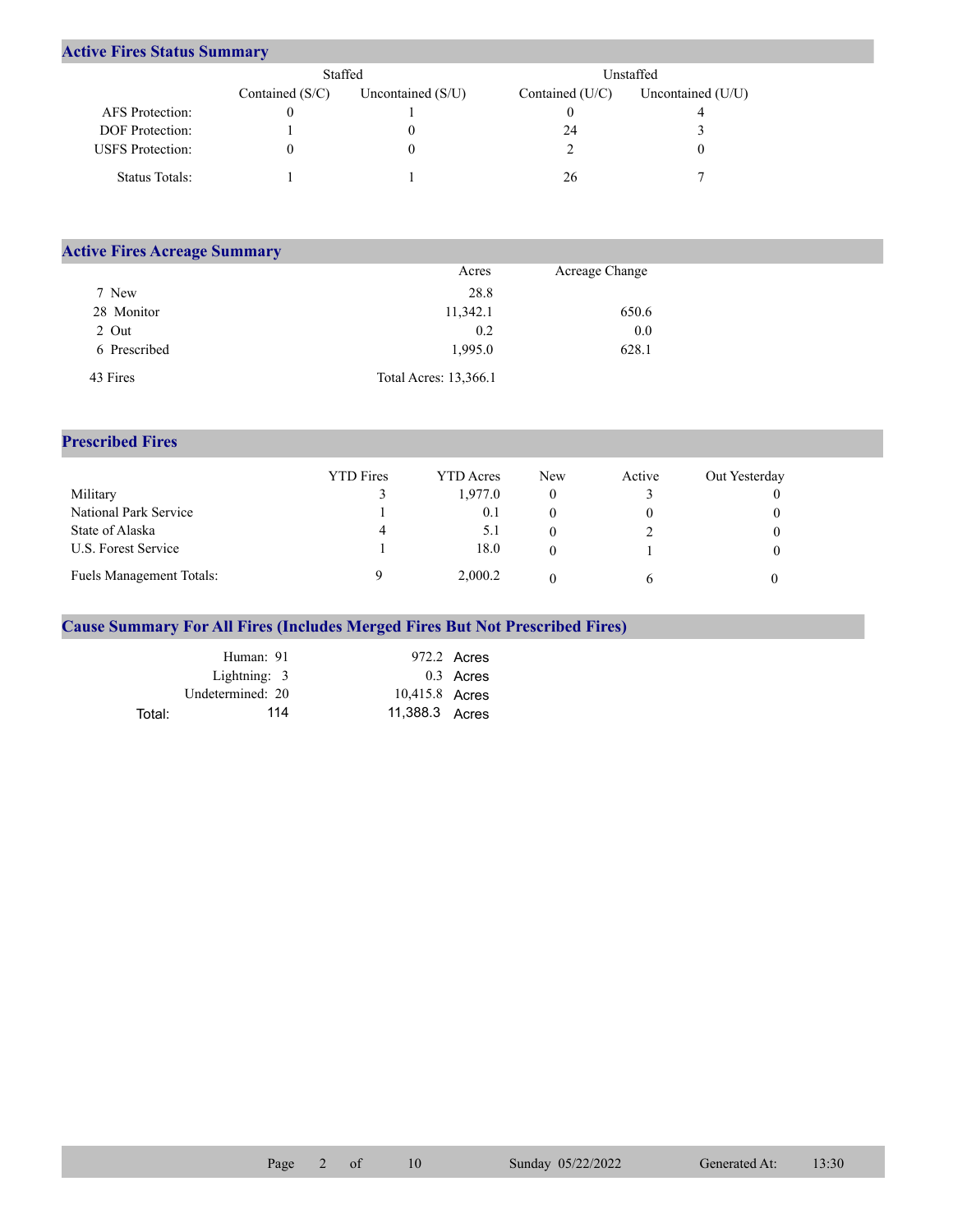| <b>New</b>                                                                                                                                                                                                                                                                                                                                                                                                                                                                                                                            |              | Count: 7                                             | <b>Acres: 28.8</b>    |                                                            |                       |                           |
|---------------------------------------------------------------------------------------------------------------------------------------------------------------------------------------------------------------------------------------------------------------------------------------------------------------------------------------------------------------------------------------------------------------------------------------------------------------------------------------------------------------------------------------|--------------|------------------------------------------------------|-----------------------|------------------------------------------------------------|-----------------------|---------------------------|
| Daily Report From: 05/21                                                                                                                                                                                                                                                                                                                                                                                                                                                                                                              |              |                                                      |                       |                                                            | 8.0 Acreage On 05/21  |                           |
| PNC3                                                                                                                                                                                                                                                                                                                                                                                                                                                                                                                                  |              | Lat: 64 55.8000                                      | Status: S/U           | Acres: 8.0                                                 |                       | Option: Modified          |
| PDPNC3<br>121                                                                                                                                                                                                                                                                                                                                                                                                                                                                                                                         |              | Lon: 161 11.4783<br>Owner: ANCSA<br>Name: Koyuk Dump | Personnel: 4<br>Unit: | Start Date: 05/21<br><b>AKVLN-Koyuk Native Corporation</b> |                       | Area: GAD<br>Cause: Human |
| The fire was reported by a resident of the village of Koyuk at approximately 1920. The fire was originally reported to be 5<br>acres, running in grass/tundra and headed south towards the coast. The fire had escaped from the dump into the wildlands.<br>At 2105 smokejumper aircraft J-92 responded delivering four smokejumpers. Smokejumpers worked the fire outside of the<br>dump area into the late evening. The fire inside the dump area was determined to be too hazardous and was left alone as it<br>did pose a threat. |              |                                                      |                       |                                                            |                       |                           |
| Daily Report From: 05/21                                                                                                                                                                                                                                                                                                                                                                                                                                                                                                              |              |                                                      |                       |                                                            | 0.3 Acreage On 05/21  |                           |
| PNC <sub>2</sub>                                                                                                                                                                                                                                                                                                                                                                                                                                                                                                                      |              | Lat: $6440.7244$                                     | Status: U/U           | Acres: 0.3                                                 |                       | Option: Limited           |
|                                                                                                                                                                                                                                                                                                                                                                                                                                                                                                                                       |              | Lon: 146 35.0520                                     |                       | Start Date: 05/21                                          | Area: MID             |                           |
| PDPNC2                                                                                                                                                                                                                                                                                                                                                                                                                                                                                                                                | Owner: DOD   |                                                      | Unit:                 | <b>AKFWQ-Fort Wainwright, Yukon TA</b>                     |                       |                           |
| 120                                                                                                                                                                                                                                                                                                                                                                                                                                                                                                                                   |              | Name: Stuart Draw                                    |                       |                                                            |                       | Cause: Human              |
| While N-309VS was flying reconnaissance of fire 117 they reported fire 120. Fire is a quarter acre with 10% active perimeter,<br>no visible flame length, smoldering, and slow rate of spread. Fire is burning in tundra, grass, and hardwood mix. Fire is in an<br>impact area and will be monitored.                                                                                                                                                                                                                                |              |                                                      |                       |                                                            |                       |                           |
| Daily Report From: 05/21                                                                                                                                                                                                                                                                                                                                                                                                                                                                                                              |              |                                                      |                       |                                                            | 0.1 Acreage On 05/21  |                           |
|                                                                                                                                                                                                                                                                                                                                                                                                                                                                                                                                       |              | Lat: 61 28.4200                                      | Status: U/U           | Acres: $0.1$                                               |                       | Option: Critical          |
| 201118                                                                                                                                                                                                                                                                                                                                                                                                                                                                                                                                |              | Lon: $14944.6000$                                    |                       | Start Date: 05/21                                          | Area: MSS             |                           |
|                                                                                                                                                                                                                                                                                                                                                                                                                                                                                                                                       |              | Owner: Private                                       | Unit:                 | <b>AKPRI-Private</b>                                       |                       |                           |
| 118                                                                                                                                                                                                                                                                                                                                                                                                                                                                                                                                   |              | Name: Twilight                                       |                       |                                                            | Cause:                | Undetermined              |
| Matcom requested one Forestry engine to respond to a shed fire spreading into wildlands. Forestry personnel worked fire.<br>Fire is contained and controlled.                                                                                                                                                                                                                                                                                                                                                                         |              |                                                      |                       |                                                            |                       |                           |
| Daily Report From: 05/21                                                                                                                                                                                                                                                                                                                                                                                                                                                                                                              |              |                                                      |                       |                                                            | 15.0 Acreage On 05/21 |                           |
| PNB9                                                                                                                                                                                                                                                                                                                                                                                                                                                                                                                                  |              | Lat: 64 41.5467                                      | Status: U/U           | Acres: 15.0                                                |                       | Option: Limited           |
|                                                                                                                                                                                                                                                                                                                                                                                                                                                                                                                                       |              | Lon: 146 34.3617                                     |                       | Start Date: 05/21                                          | Area: MID             |                           |
| PDPNB9                                                                                                                                                                                                                                                                                                                                                                                                                                                                                                                                | Owner: DOD   |                                                      | Unit:                 | <b>AKFWQ-Fort Wainwright, Yukon TA</b>                     |                       |                           |
| 117                                                                                                                                                                                                                                                                                                                                                                                                                                                                                                                                   |              | Name: Stuart Creek                                   |                       |                                                            |                       | Cause: Human              |
| Range Control received a report of a fire in the Stuart Creek impact area. N-309VS flew reconnassaince of the fire. Fire is 15<br>acres with a slow rate of spread, burning in tundra, grass, and hardwood mix. Fire has a 25% active perimeter smoldering and<br>backing with 1 foot flame lengths. Fire is in an impact area and will be monitored.                                                                                                                                                                                 |              |                                                      |                       |                                                            |                       |                           |
| Daily Report From: 05/21                                                                                                                                                                                                                                                                                                                                                                                                                                                                                                              |              |                                                      |                       |                                                            | 5.1 Acreage On 05/21  |                           |
| PNB <sub>5</sub>                                                                                                                                                                                                                                                                                                                                                                                                                                                                                                                      |              | Lat: 61 42.1475                                      | Status: S/C           | Acres: 5.1                                                 |                       | Option: Critical          |
| 201116                                                                                                                                                                                                                                                                                                                                                                                                                                                                                                                                |              | Lon: 149 00.9542                                     | Personnel: 16         | Start Date: 05/21                                          | Area: MSS             |                           |
| 116                                                                                                                                                                                                                                                                                                                                                                                                                                                                                                                                   |              | Owner: Private<br>Name: All Elks Road                | Unit:                 | <b>AKPRI-Private</b>                                       | Cause:                | Undetermined              |
| Matcom reported a brush fire spreading into wildlands. Forestry engines, helitack, and local departments, Butte and Sutton,<br>responded to scene. Fire was called contained, and will remain staffed overnight.                                                                                                                                                                                                                                                                                                                      |              |                                                      |                       |                                                            |                       |                           |
| Daily Report From: 05/21                                                                                                                                                                                                                                                                                                                                                                                                                                                                                                              |              |                                                      |                       |                                                            | 0.1 Acreage On 05/21  |                           |
|                                                                                                                                                                                                                                                                                                                                                                                                                                                                                                                                       |              | Lat: 60 29.8317                                      | Status: U/C           | Acres: 0.1                                                 |                       | Option: Critical          |
| 203115                                                                                                                                                                                                                                                                                                                                                                                                                                                                                                                                |              | Lon: 151 00.8783                                     |                       | Start Date: 05/21                                          |                       | Area: KKS                 |
|                                                                                                                                                                                                                                                                                                                                                                                                                                                                                                                                       | Owner: State |                                                      | Unit:                 | <b>AKDNS-AK Dept. Natural Resources</b>                    |                       |                           |
| 115                                                                                                                                                                                                                                                                                                                                                                                                                                                                                                                                   |              | Name: Ski Boot                                       |                       |                                                            | Cause:                | Human                     |
| DOF and CES resources responded to a report of a slash pile being burned during a burn suspension. Once on scene the fire<br>was sized up to be a 6 foot by 10 foot slash pile with some escapment. Resources quickly extinguished the fire and the land<br>owner updated on the current burn suspension.                                                                                                                                                                                                                             |              |                                                      |                       |                                                            |                       |                           |

Page 3 of 10 Sunday  $05/22/2022$  Generated At: 13:30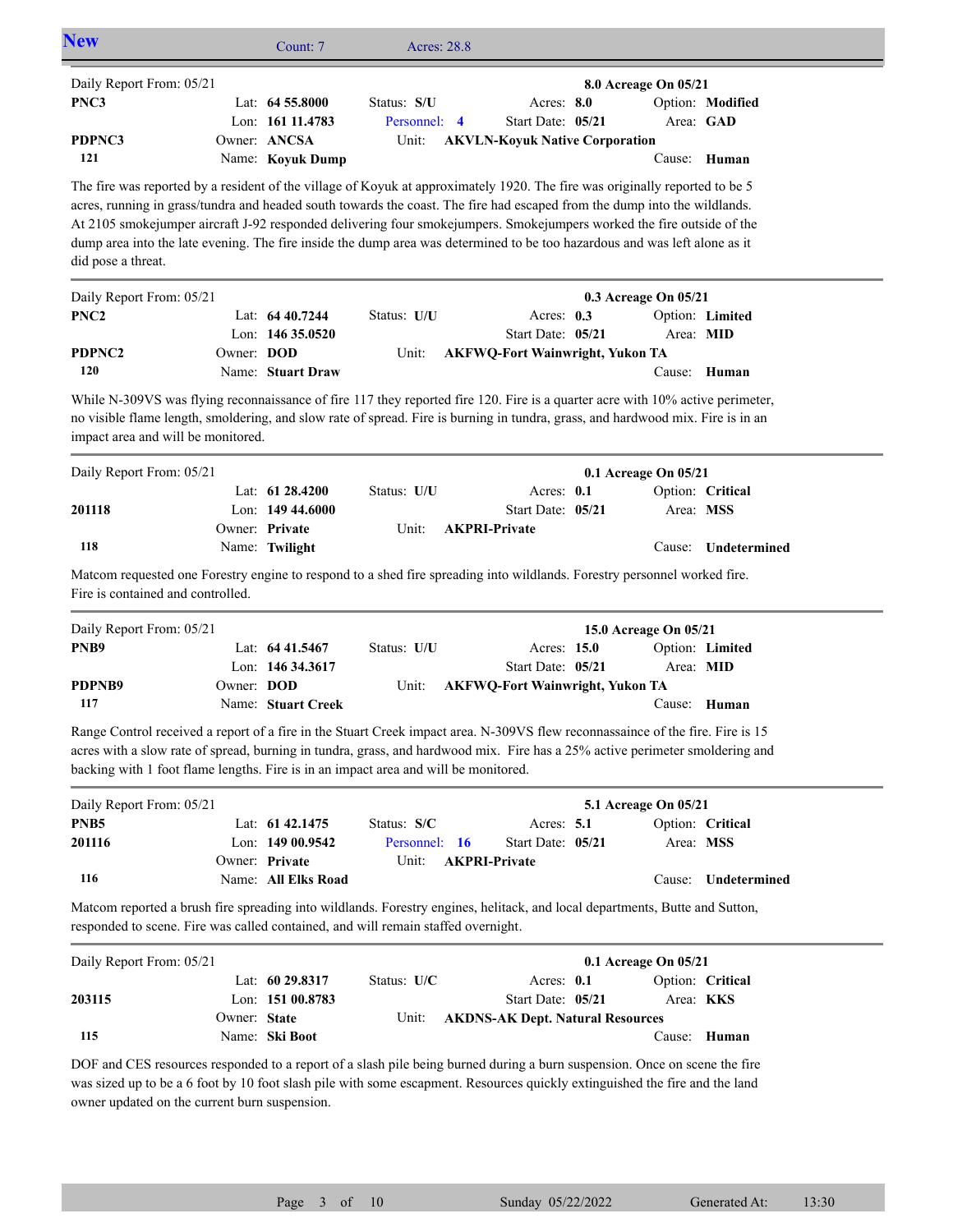| <b>New</b>               | Count: 7         |               | Acres: 28.8          |                          |                  |  |
|--------------------------|------------------|---------------|----------------------|--------------------------|------------------|--|
| Daily Report From: 05/21 |                  |               |                      | $0.2$ Acreage On $05/21$ |                  |  |
|                          | Lat: 61 34.9467  | Status: $U/C$ | Acres: $0.2$         |                          | Option: Critical |  |
| 201114                   | Lon: 149 08.4933 |               | Start Date: 05/21    | Area: MSS                |                  |  |
|                          | Owner: Private   | Unit:         | <b>AKPRI-Private</b> |                          |                  |  |
| 114                      | Name: Margaret   |               |                      | Cause:                   | Undetermined     |  |

At 0305 MATCOM requested Forestry to mile 40.5 Glenn highway. One engine responded and established unified command. The fire was .2 acres of smoldering yard debris and lawn clippings. Fire is contained and controlled.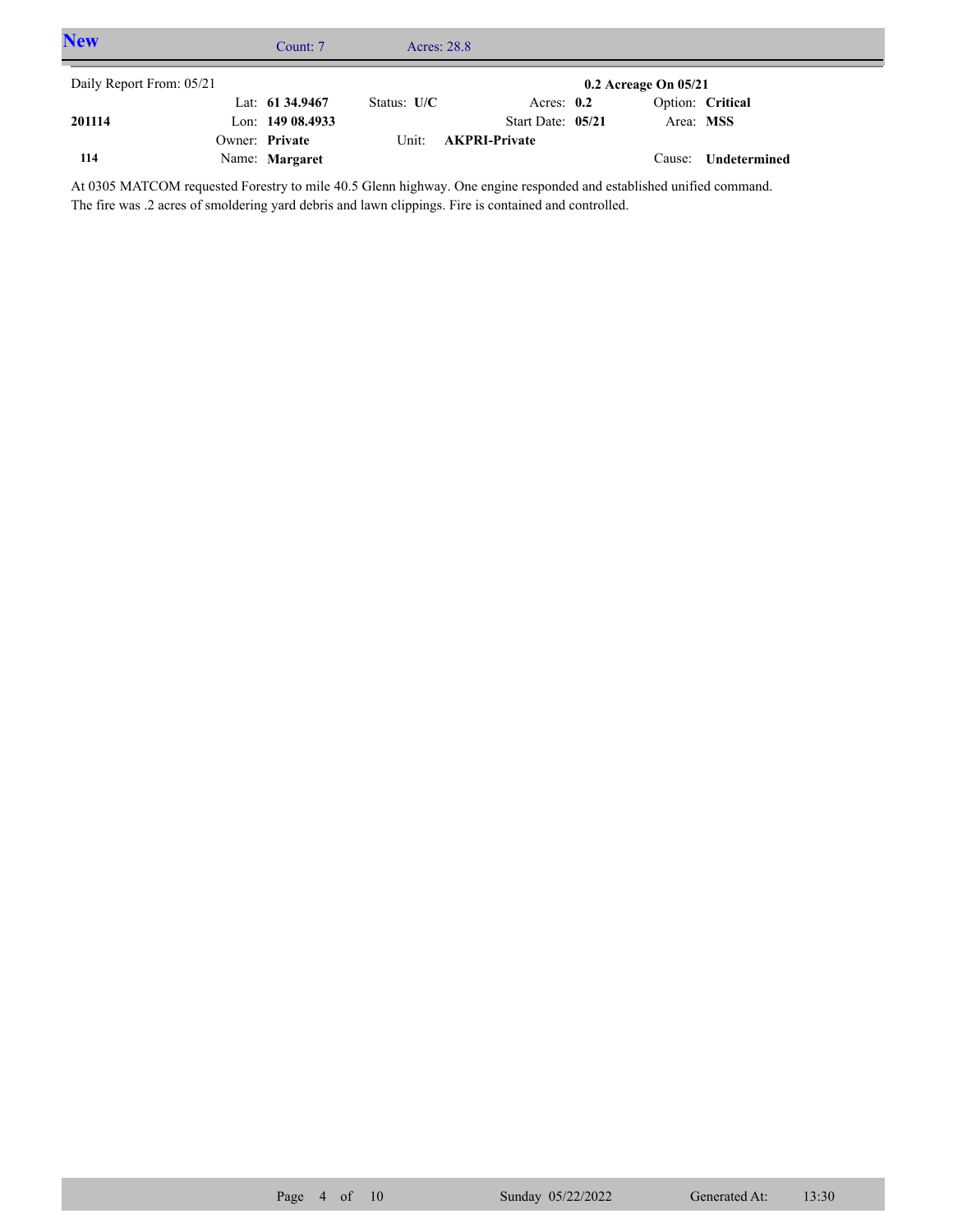| <b>Monitor</b>                                                                                                                                                 |              | Count: 28               |             | Acres: 11,342.1                                     |                   | Acreage Change: 650.6          |                     |
|----------------------------------------------------------------------------------------------------------------------------------------------------------------|--------------|-------------------------|-------------|-----------------------------------------------------|-------------------|--------------------------------|---------------------|
| These fires are currently in monitor status. Monitoring schedules are based on defined timeframes, but are                                                     |              |                         |             |                                                     |                   |                                |                     |
| dependent on available resources, and weather conditions. When monitoring occurs, information will be<br>updated.                                              |              |                         |             |                                                     |                   |                                |                     |
| Daily Report From: 05/21                                                                                                                                       |              |                         |             |                                                     |                   | No Acreage Change Since 05/20  |                     |
|                                                                                                                                                                |              | Lat: 59 31.5967         | Status: U/C |                                                     | Acres: $0.1$      | Option: Full                   |                     |
| 203113                                                                                                                                                         |              | Lon: 151 26.3917        |             |                                                     | Start Date: 05/20 |                                | Area: KKS           |
|                                                                                                                                                                |              | Owner: Private          | Unit:       | <b>AKPRI-Private</b>                                |                   |                                |                     |
| 113                                                                                                                                                            |              | Name: Sadie Cove        |             |                                                     |                   |                                | Cause: Human        |
| The fire was contained and controlled and demolized.                                                                                                           |              |                         |             |                                                     |                   |                                |                     |
| Last Report: 05/20                                                                                                                                             |              |                         |             |                                                     |                   | 0.3 Acreage On 05/20           |                     |
|                                                                                                                                                                |              | Lat: 65 07.2883         | Status: U/C |                                                     | Acres: $0.3$      |                                | Option: Critical    |
| 211112                                                                                                                                                         |              | Lon: 147 40.3083        |             |                                                     | Start Date: 05/20 | Area: FAS                      |                     |
|                                                                                                                                                                |              | Owner: Private          | Unit:       | <b>AKPRI-Private</b>                                |                   |                                |                     |
| 112                                                                                                                                                            |              | Name: Poker Creek       |             |                                                     |                   |                                | Cause: Undetermined |
| Last Report: 05/20                                                                                                                                             |              |                         |             |                                                     |                   | 0.1 Acreage On 05/20           |                     |
|                                                                                                                                                                |              | Lat: $63\,53.7350$      | Status: U/C |                                                     | Acres: $0.1$      |                                | Option: Limited     |
| 212111                                                                                                                                                         |              | Lon: 145 08.1200        |             |                                                     | Start Date: 05/20 | Area: DAS                      |                     |
|                                                                                                                                                                | Owner: State |                         | Unit:       | <b>AKDNS-AK Dept. Natural Resources</b>             |                   |                                |                     |
| 111                                                                                                                                                            |              | Name: Barley Way        |             |                                                     |                   | Cause:                         | Undetermined        |
| Daily Report From: 05/21                                                                                                                                       |              |                         |             |                                                     |                   | No Acreage Change Since 05/20  |                     |
|                                                                                                                                                                |              | Lat: $6200.4200$        | Status: U/C |                                                     | Acres: $3.2$      |                                | Option: Critical    |
| 201110                                                                                                                                                         |              | Lon: $14957.8800$       |             |                                                     | Start Date: 05/20 |                                | Area: MSS           |
|                                                                                                                                                                |              | Owner: Private          | Unit:       | <b>AKPRI-Private</b>                                |                   |                                |                     |
| 110                                                                                                                                                            |              | Name: Caswell Lakes     |             |                                                     |                   |                                | Cause: Undetermined |
|                                                                                                                                                                |              |                         |             |                                                     |                   |                                |                     |
| The crew and Forestry engines continued their operations mopping up the incident. No heat was found, the fire was<br>demobilized, the investigation continues. |              |                         |             |                                                     |                   |                                |                     |
| Last Report: 05/20                                                                                                                                             |              |                         |             |                                                     |                   | 0.1 Acreage On 05/20           |                     |
| PM9B                                                                                                                                                           |              | Lat: 65 07.0536         | Status: U/U |                                                     | Acres: 0.1        |                                | Option: Limited     |
|                                                                                                                                                                |              | Lon: 141 40.0800        |             |                                                     | Start Date: 05/20 |                                | Area: UYD           |
| PDPM9B                                                                                                                                                         | Owner: NPS   |                         | Unit:       | <b>AKYCP-Yukon-Charley Rivers National Preserve</b> |                   |                                |                     |
| 109                                                                                                                                                            |              | Name: Trout Creek       |             |                                                     |                   |                                | Cause: Lightning    |
| Last Report: 05/20                                                                                                                                             |              |                         |             |                                                     |                   | 0.1 Acreage On 05/20           |                     |
| PM9D                                                                                                                                                           |              | Lat: 65 01.5846         | Status: U/U |                                                     | Acres: 0.1        |                                | Option: Modified    |
|                                                                                                                                                                |              | Lon: 141 14.8020        |             |                                                     | Start Date: 05/20 |                                | Area: UYD           |
| PDPM9D                                                                                                                                                         |              | Owner: ANCSA            | Unit:       | <b>AKDYN-Doyon, Limited</b>                         |                   |                                |                     |
| 108                                                                                                                                                            |              | Name: Windfall Mountain |             |                                                     |                   |                                | Cause: Lightning    |
| Daily Report From: 05/21                                                                                                                                       |              |                         |             |                                                     |                   | 0.8 Acreage Change Since 05/20 |                     |
| <b>PM74</b>                                                                                                                                                    |              | Lat: 62 58.8483         | Status: U/C |                                                     | Acres: 1.8        | Option: Full                   |                     |
| 204107                                                                                                                                                         |              | Lon: 156 05.8467        |             |                                                     | Start Date: 05/19 |                                | Area: SWS           |
|                                                                                                                                                                |              |                         |             |                                                     |                   |                                |                     |
| <b>PNPM74</b>                                                                                                                                                  | Owner: ANCSA |                         | Unit:       | <b>AKVLN-MTNT, Limited</b>                          |                   |                                |                     |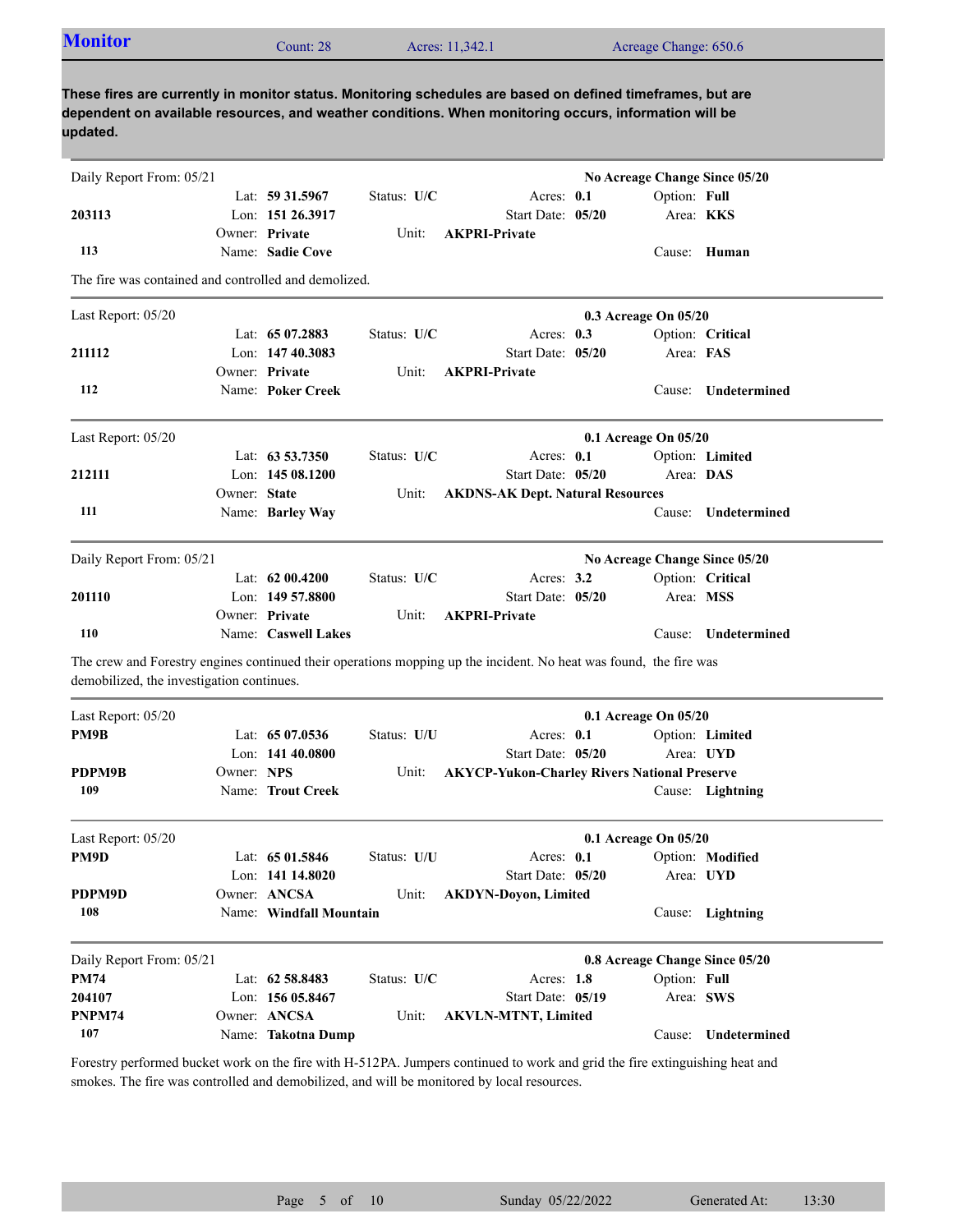| <b>Monitor</b>                                                                                                                                                                                                                  |              | Count: 28                |             | Acres: 11,342.1                                                                                                |                               | Acreage Change: 650.6 |                   |
|---------------------------------------------------------------------------------------------------------------------------------------------------------------------------------------------------------------------------------|--------------|--------------------------|-------------|----------------------------------------------------------------------------------------------------------------|-------------------------------|-----------------------|-------------------|
| These fires are currently in monitor status. Monitoring schedules are based on defined timeframes, but are<br>dependent on available resources, and weather conditions. When monitoring occurs, information will be<br>updated. |              |                          |             |                                                                                                                |                               |                       |                   |
| Last Report: 05/19                                                                                                                                                                                                              |              |                          |             |                                                                                                                | 0.1 Acreage On 05/19          |                       |                   |
| <b>PM70</b>                                                                                                                                                                                                                     |              | Lat: 61 35.0700          | Status: U/C | Acres: 0.1                                                                                                     |                               |                       | Option: Critical  |
| 201106                                                                                                                                                                                                                          |              | Lon: 149 23.7117         |             | Start Date: 05/19                                                                                              |                               | Area: MSS             |                   |
| PNPM70                                                                                                                                                                                                                          |              | Owner: Private           | Unit:       | <b>AKPRI-Private</b>                                                                                           |                               |                       |                   |
| 106                                                                                                                                                                                                                             |              | Name: Happy Fire         |             |                                                                                                                |                               |                       | Cause: Human      |
| Daily Report From: 05/21                                                                                                                                                                                                        |              |                          |             |                                                                                                                | No Acreage Change Since 05/20 |                       |                   |
| <b>PM75</b>                                                                                                                                                                                                                     |              | Lat: $64\,50.4600$       | Status: U/C | Acres: $5.0$                                                                                                   |                               |                       | Option: Critical  |
| 211104                                                                                                                                                                                                                          |              | Lon: 147 46.1700         |             | Start Date: 05/19                                                                                              |                               | Area: FAS             |                   |
| PNPM75                                                                                                                                                                                                                          | Owner: State |                          | Unit:       | AKAKS-Alaska Railroad                                                                                          |                               |                       |                   |
| 104                                                                                                                                                                                                                             |              | Name: Chena Landing Loop |             |                                                                                                                |                               |                       | Cause: Human      |
|                                                                                                                                                                                                                                 |              |                          |             | Forestry personnel checked for smoke and heat; minimal amounts were found. Fire was called controlled at 2050. |                               |                       |                   |
| Last Report: 05/19                                                                                                                                                                                                              |              |                          |             |                                                                                                                | 0.1 Acreage On 05/19          |                       |                   |
|                                                                                                                                                                                                                                 |              | Lat: 61 33.7300          | Status: U/C | Acres: 0.1                                                                                                     |                               |                       | Option: Critical  |
| 201103                                                                                                                                                                                                                          |              | Lon: $14947.1500$        |             | Start Date: 05/19                                                                                              |                               | Area: MSS             |                   |
|                                                                                                                                                                                                                                 |              | Owner: Private           | Unit:       | <b>AKPRI-Private</b>                                                                                           |                               |                       |                   |
| 103                                                                                                                                                                                                                             | Name: Nana   |                          |             |                                                                                                                |                               |                       | Cause: Human      |
| Last Report: 05/19                                                                                                                                                                                                              |              |                          |             |                                                                                                                | No Acreage Change Since 05/18 |                       |                   |
| PM7S                                                                                                                                                                                                                            |              | Lat: $59\,48.9260$       | Status: U/C | Acres: $1.5$                                                                                                   |                               |                       | Option: Critical  |
| 203101                                                                                                                                                                                                                          |              | Lon: 151 05.4650         |             | Start Date: 05/18                                                                                              |                               | Area: KKS             |                   |
| PNPM7S                                                                                                                                                                                                                          |              | Owner: Private           | Unit:       | <b>AKPRI-Private</b>                                                                                           |                               |                       |                   |
| 101                                                                                                                                                                                                                             |              | Name: Olia Court         |             |                                                                                                                |                               |                       | Cause: Human      |
|                                                                                                                                                                                                                                 |              |                          |             |                                                                                                                |                               |                       |                   |
| Last Report: 05/18                                                                                                                                                                                                              |              | Lat: 60 28.3740          |             |                                                                                                                | 0.1 Acreage On 05/18          |                       |                   |
| 203100                                                                                                                                                                                                                          |              | Lon: $15110.5300$        | Status: U/C | Acres: 0.1<br>Start Date: 05/18                                                                                |                               | Area: KKS             | Option: Critical  |
|                                                                                                                                                                                                                                 |              | Owner: Private           | Unit:       | <b>AKPRI-Private</b>                                                                                           |                               |                       |                   |
| 100                                                                                                                                                                                                                             | Name: Jones  |                          |             |                                                                                                                |                               |                       | Cause: Human      |
|                                                                                                                                                                                                                                 |              |                          |             |                                                                                                                |                               |                       |                   |
| Last Report: 05/18                                                                                                                                                                                                              |              |                          |             |                                                                                                                | No Acreage Change Since 05/17 |                       |                   |
|                                                                                                                                                                                                                                 |              | Lat: 60 31.9040          | Status: U/C | Acres: 0.1                                                                                                     |                               |                       | Option: Critical  |
| 203099                                                                                                                                                                                                                          |              | Lon: 150 47.9930         |             | Start Date: 05/17                                                                                              |                               | Area: <b>KKS</b>      |                   |
| 099                                                                                                                                                                                                                             | Name: Adele  | Owner: Private           | Unit:       | <b>AKPRI-Private</b>                                                                                           |                               |                       | Cause: Human      |
|                                                                                                                                                                                                                                 |              |                          |             |                                                                                                                |                               |                       |                   |
| Last Report: 05/20                                                                                                                                                                                                              |              |                          |             |                                                                                                                | No Acreage Change Since 05/17 |                       |                   |
| PM5N                                                                                                                                                                                                                            |              | Lat: $61\,35.9650$       | Status: U/C | Acres: $0.5$                                                                                                   |                               |                       | Option: Critical  |
| 201097                                                                                                                                                                                                                          |              | Lon: 149 25.1367         |             | Start Date: 05/17                                                                                              |                               | Area: MSS             |                   |
| 097                                                                                                                                                                                                                             | Name: Nina   | Owner: Private           | Unit:       | <b>AKPRI-Private</b>                                                                                           |                               |                       | Cause: Human      |
|                                                                                                                                                                                                                                 |              |                          |             |                                                                                                                |                               |                       |                   |
| Last Report: 05/20                                                                                                                                                                                                              |              |                          |             |                                                                                                                | No Acreage Change Since 05/19 |                       |                   |
| PM <sub>5</sub> M                                                                                                                                                                                                               |              | Lat: 58 36.4200          | Status: U/C | Acres: 24.3                                                                                                    |                               |                       | Option: Unplanned |
| 204096                                                                                                                                                                                                                          |              | Lon: $15957.9600$        |             | Start Date: 05/17                                                                                              |                               | Area: SWS             |                   |
| PNPM5M                                                                                                                                                                                                                          | Owner: State |                          | Unit:       | <b>AKDNS-AK Dept. Natural Resources</b>                                                                        |                               |                       |                   |
| 096                                                                                                                                                                                                                             |              | Name: Walrus Islands     |             |                                                                                                                |                               | Cause:                | Undetermined      |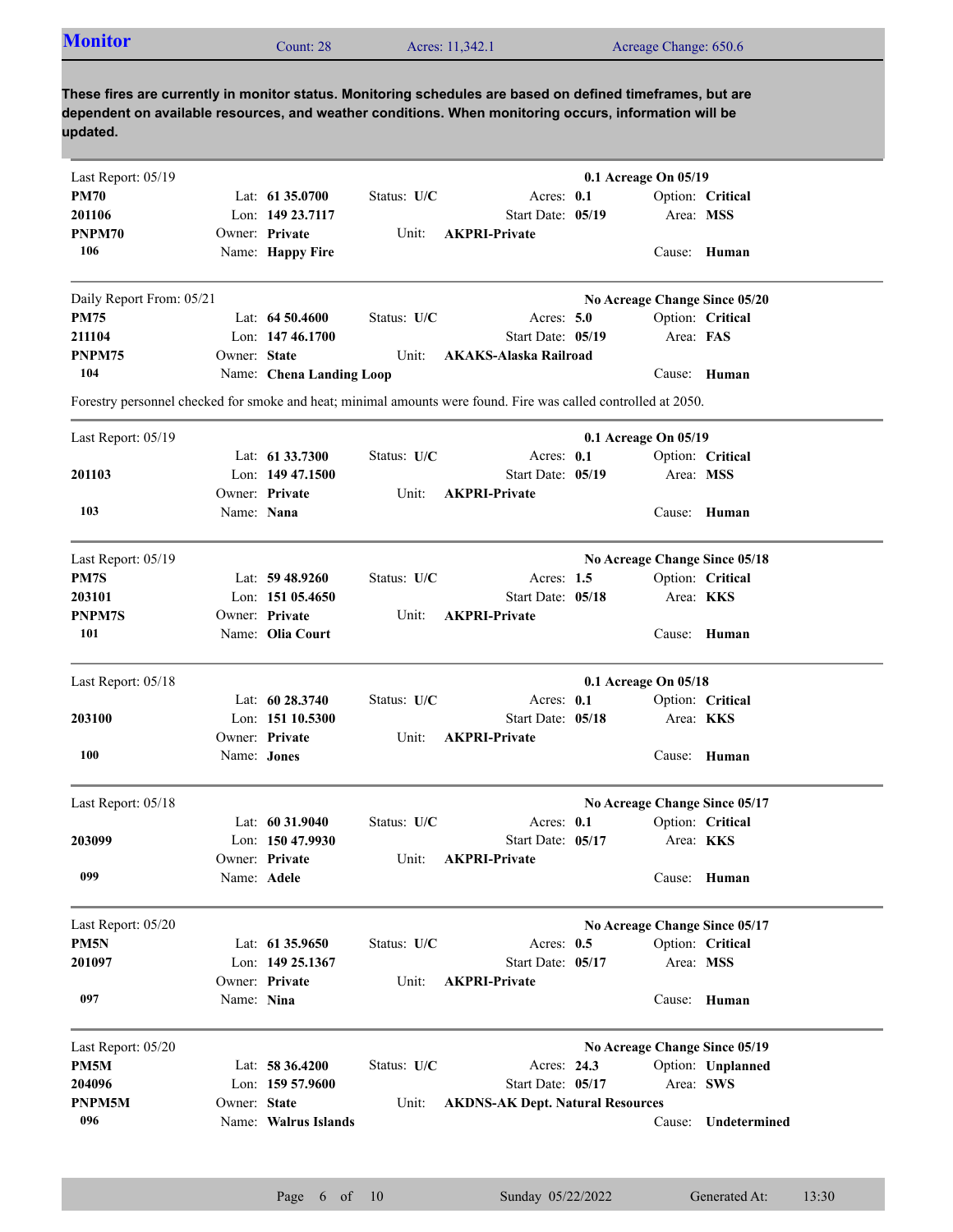| <b>Monitor</b><br>Acres: 11,342.1<br>Acreage Change: 650.6<br>Count: $282$ |  |
|----------------------------------------------------------------------------|--|
|----------------------------------------------------------------------------|--|

**These fires are currently in monitor status. Monitoring schedules are based on defined timeframes, but are dependent on available resources, and weather conditions. When monitoring occurs, information will be updated.**

| Last Report: 05/19 |              |                                   |             |                                          |                      |              | No Acreage Change Since 05/18   |
|--------------------|--------------|-----------------------------------|-------------|------------------------------------------|----------------------|--------------|---------------------------------|
|                    |              | Lat: $62\,23.1017$                | Status: U/C | Acres: 2.0                               |                      | Option: Full |                                 |
| 201095             |              | Lon: 149 47.9617                  |             | Start Date: 05/17                        |                      | Area: MSS    |                                 |
|                    |              | Owner: Private                    | Unit:       | <b>AKPRI-Private</b>                     |                      |              |                                 |
| 095                |              | Name: N. Fork Talkeetna           |             |                                          |                      |              | Cause: Undetermined             |
| Last Report: 05/16 |              |                                   |             |                                          | 0.5 Acreage On 05/16 |              |                                 |
| <b>PM38</b>        |              | Lat: $59\,42.6226$                | Status: U/C | Acres: $0.5$                             |                      | Option: Full |                                 |
| 204090             |              | Lon: 161 53.2962                  |             | Start Date: 05/16                        |                      | Area: SWS    |                                 |
| PNPM38             |              | Owner: ANCSA                      | Unit:       | <b>AKVLN-Qanirtuuq, Incorporated</b>     |                      |              |                                 |
| 090                |              | Name: Arolik                      |             |                                          |                      | Cause:       | Undetermined                    |
| Last Report: 05/16 |              |                                   |             |                                          | 0.1 Acreage On 05/16 |              |                                 |
| <b>PM36</b>        |              | Lat: 61 30.5267                   | Status: U/C | Acres: 0.1                               |                      |              | Option: Critical                |
| 201088             |              | Lon: 149 39.5567                  |             | Start Date: 05/16                        |                      | Area: MSS    |                                 |
| PNPM36             |              | Owner: Private                    | Unit:       | <b>AKPRI-Private</b>                     |                      |              |                                 |
| 088                |              | Name: Shearwater                  |             |                                          |                      | Cause:       | Undetermined                    |
| Last Report: 05/15 |              |                                   |             |                                          | 0.5 Acreage On 05/15 |              |                                 |
| PM2L               |              | Lat: $5750.7233$                  | Status: U/C | Acres: $0.5$                             |                      | Option: Full |                                 |
| 203084             |              | Lon: 152 37.9833                  |             | Start Date: 05/15                        |                      | Area: KKS    |                                 |
| <b>PNPM2L</b>      |              | Owner: ANCSA                      | Unit:       | <b>AKVLN-Ouzinkie Native Corporation</b> |                      |              |                                 |
| 084                |              | Name: Antone Larsen               |             |                                          |                      | Cause:       | Human                           |
| Last Report: 05/12 |              |                                   |             |                                          | 0.2 Acreage On 05/12 |              |                                 |
|                    |              | Lat: $60\,27.8230$                | Status: U/C | Acres: $0.2$                             |                      |              | Option: Critical                |
| 203079             |              | Lon: $15110.3720$                 |             | Start Date: 05/12                        |                      | Area: KKS    |                                 |
|                    | Owner: State |                                   | Unit:       | <b>AKDNS-AK Dept. Natural Resources</b>  |                      |              |                                 |
| 079                |              | Name: Wendy Lane                  |             |                                          |                      | Cause:       | Human                           |
| Last Report: 05/18 |              |                                   |             |                                          |                      |              | 34.4 Acreage Change Since 05/17 |
|                    |              | Lat: 51 57.2683                   | Status: U/U | Acres: 919.6                             |                      |              | Option: Unplanned               |
| 204078             |              | Lon: 176 38.7183                  |             | Start Date: 05/08                        |                      | Area: SWS    |                                 |
|                    | Owner: DOD   |                                   | Unit:       | <b>AKNVQ-U.S. Navy</b>                   |                      |              |                                 |
| 078                | Name: Adak   |                                   |             |                                          |                      |              | Cause: Human                    |
| Last Report: 05/12 |              |                                   |             |                                          | 0.1 Acreage On 05/12 |              |                                 |
| PMS1               |              | Lat: 61 43.9700                   | Status: U/C | Acres: 0.1                               |                      | Option: Full |                                 |
| 201077             |              | Lon: 149 01.7300                  |             | Start Date: 05/12                        |                      | Area: MSS    |                                 |
|                    | Owner: State |                                   | Unit:       | <b>AKDNS-AK Dept. Natural Resources</b>  |                      |              |                                 |
| 077                |              | Name: Buffalo Mine Coal Seam 2022 |             |                                          |                      |              | Cause: Lightning                |
| Last Report: 05/18 |              |                                   |             |                                          |                      |              | 1.3 Acreage Change Since 05/14  |
| PMR4               |              | Lat: 55 20.5650                   | Status: U/C | Acres: 70.3                              |                      |              | Option: Unplanned               |
| 204074             |              | Lon: 160 26.0883                  |             | Start Date: 05/12                        |                      | Area: SWS    |                                 |
| PNPMR4             |              | Owner: ANCSA                      | Unit:       | <b>AKVLN-Shumagin Corporation</b>        |                      |              |                                 |
| 074                |              | Name: Danger Point                |             |                                          |                      | Cause:       | Undetermined                    |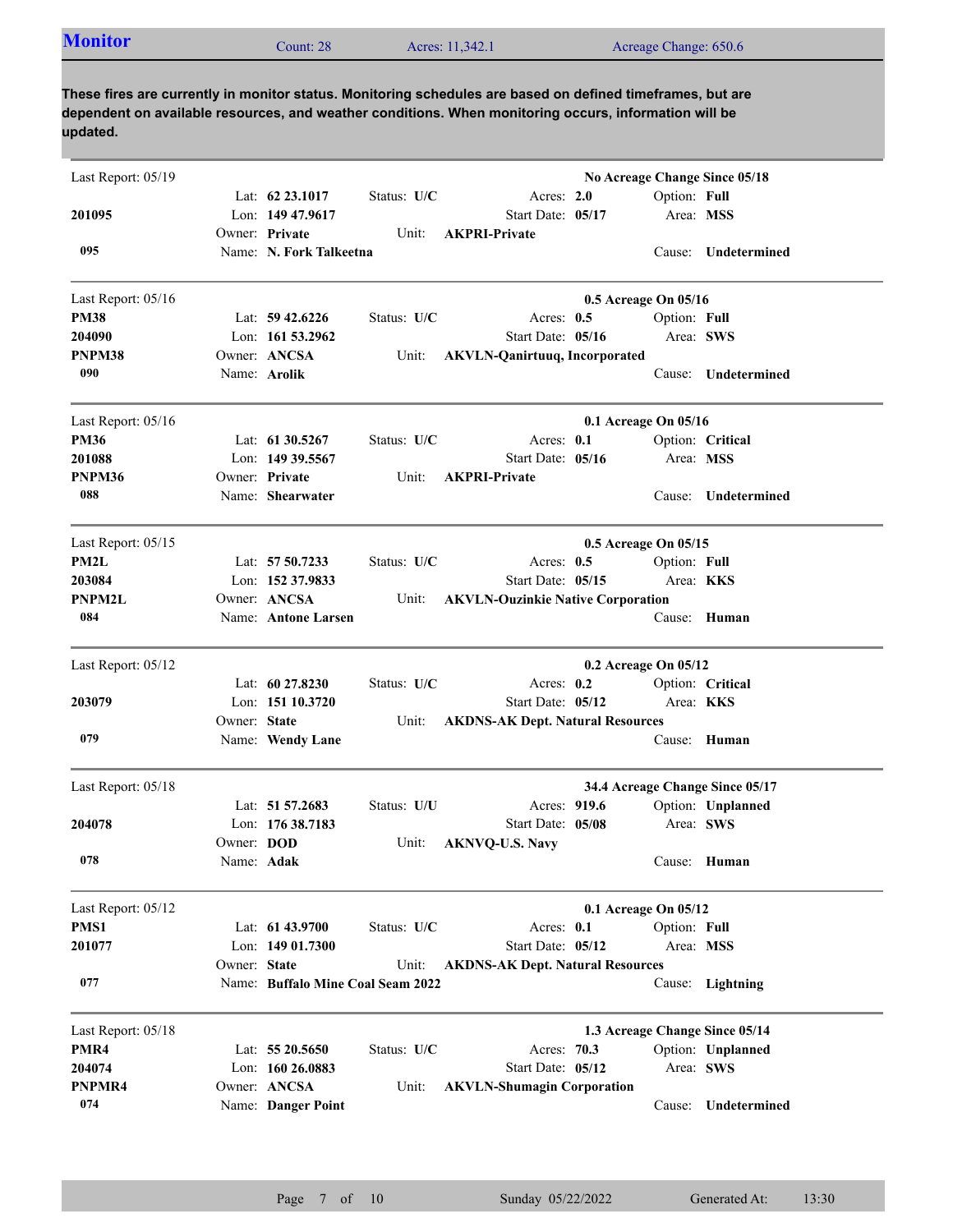**These fires are currently in monitor status. Monitoring schedules are based on defined timeframes, but are dependent on available resources, and weather conditions. When monitoring occurs, information will be updated.**

| Last Report: 05/12       | $0.1$ Acreage On $05/12$ |                           |             |                                                   |                 |              |                                  |
|--------------------------|--------------------------|---------------------------|-------------|---------------------------------------------------|-----------------|--------------|----------------------------------|
| PMR3                     |                          | Lat: 61 23.8210           | Status: U/C | Acres: 0.1                                        |                 |              | Option: Critical                 |
| 201073                   |                          | Lon: 149 28.3180          |             | Start Date: 05/11                                 |                 | Area: MSS    |                                  |
|                          |                          | Owner: County             | Unit:       | <b>AKAKS-Anchorage, Municipality of</b>           |                 |              |                                  |
| 073                      |                          | Name: Birchwood           |             |                                                   |                 | Cause:       | Human                            |
| Last Report: 05/12       |                          |                           |             |                                                   |                 |              | 2.0 Acreage Change Since 05/11   |
|                          |                          | Lat: $57\,42.9640$        | Status: U/C | Acres: $4.0$                                      |                 |              | Option: Critical                 |
| 203071                   |                          | Lon: 152 36,0270          |             | Start Date: 05/11                                 |                 | Area: KKS    |                                  |
|                          |                          | Owner: County             | Unit:       | <b>AKAKS-Kodiak Island Borough</b>                |                 |              |                                  |
| 071                      |                          | Name: Bell Flats          |             |                                                   |                 | Cause:       | Human                            |
| Daily Report From: 05/21 |                          |                           |             |                                                   |                 |              | No Acreage Change Since 05/18    |
| PMG1                     |                          | Lat: 60 29.7834           | Status: U/C | Acres: 4.3                                        |                 |              | Option: Critical                 |
| 231066                   |                          | Lon: $14947.3100$         |             | Start Date: 05/10                                 |                 | Area: CGF    |                                  |
| P0PMG1                   |                          | Owner: County             | Unit:       | <b>AKAKS-Kenai Peninsula Borough</b>              |                 |              |                                  |
| 066                      |                          | Name: Kenai Lake Overlook |             |                                                   |                 | Cause:       | Undetermined                     |
| No Night Report          |                          |                           |             |                                                   |                 |              |                                  |
| Last Report: 05/11       |                          |                           |             |                                                   |                 |              | No Acreage Change Since 05/10    |
| <b>PL8P</b>              |                          | Lat: $6029.5458$          | Status: U/C | Acres: $0.5$                                      |                 | Option: Full |                                  |
| 232057                   |                          | Lon: 149 59.2440          |             | Start Date: 05/08                                 |                 | Area: CGF    |                                  |
| P0PL8P                   | Owner: USFS              |                           | Unit:       | <b>AKCGF-Chugach National Forest</b>              |                 |              |                                  |
| 057                      |                          | Name: West Juneau         |             |                                                   |                 | Cause:       | Human                            |
| Last Report: 04/26       |                          |                           |             |                                                   |                 |              | 609.7 Acreage Change Since 04/23 |
| PKS1                     |                          | Lat: $6032.1500$          | Status: U/U |                                                   | Acres: 10,302.5 |              | Option: Limited                  |
| 204012                   |                          | Lon: $160\,54.7500$       |             | Start Date: 04/16                                 |                 | Area: SWS    |                                  |
| <b>PNPKS1</b>            |                          | Owner: USFWS              | Unit:       | <b>AKYDR-Yukon Delta National Wildlife Refuge</b> |                 |              |                                  |
| 012                      |                          | Name: Kwethluk            |             |                                                   |                 |              | Cause: Undetermined              |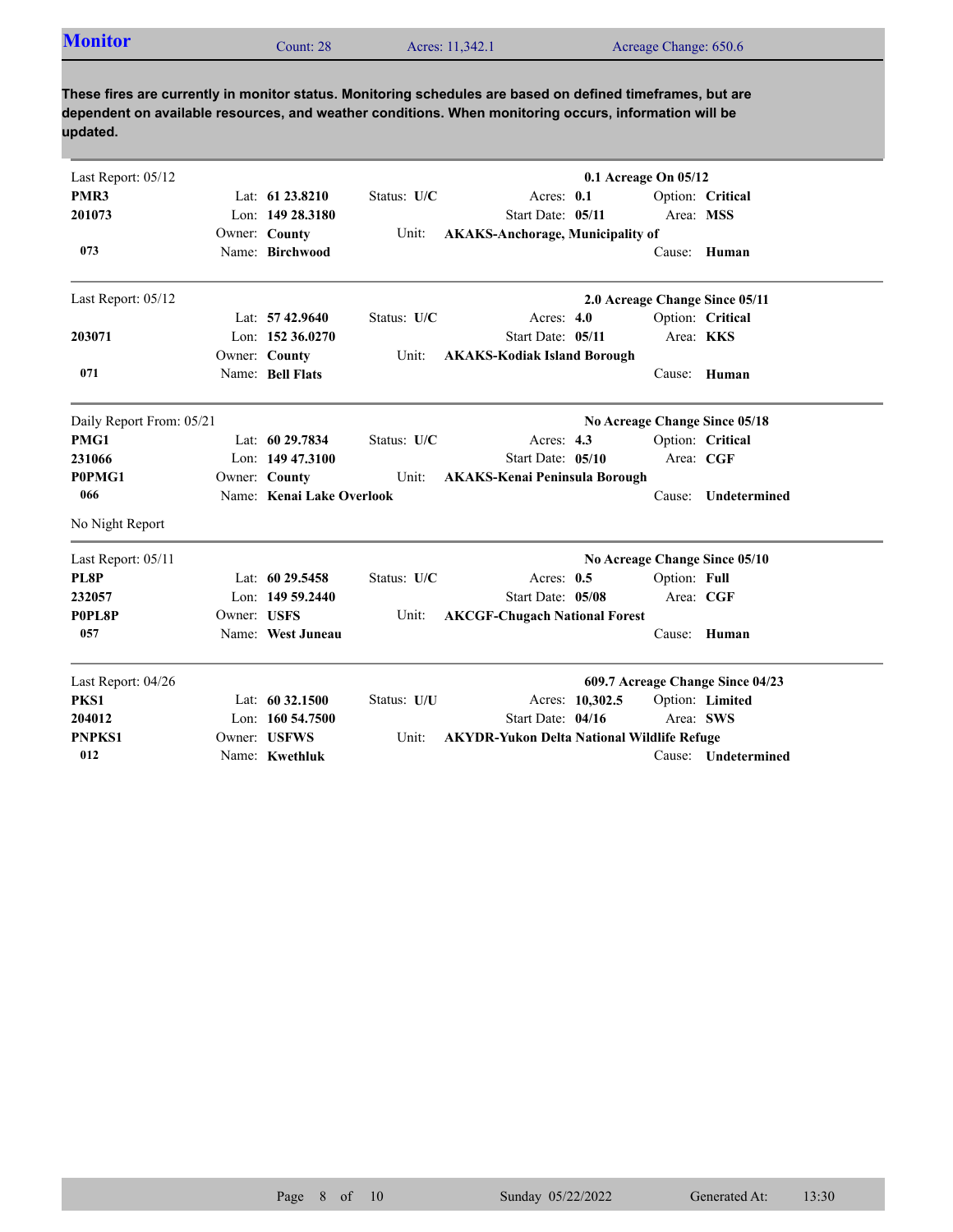| Out                                |              | Count: $2$         |                     | Acres: $0.2$ |                                      |  |           | Acreage Change: 0.0           |  |  |
|------------------------------------|--------------|--------------------|---------------------|--------------|--------------------------------------|--|-----------|-------------------------------|--|--|
| Daily Report From: 05/21           |              |                    |                     |              |                                      |  |           | No Acreage Change Since 05/17 |  |  |
|                                    |              | Lat: $60\,42.8533$ | Status: Out $05/21$ |              | Acres: $0.1$                         |  |           | Option: Critical              |  |  |
| 203092                             |              | Lon: 151 19.2633   |                     |              | Start Date: 05/17                    |  |           | Area: KKS                     |  |  |
|                                    |              | Owner: Private     | Unit:               |              | <b>AKPRI-Private</b>                 |  |           |                               |  |  |
| 092                                |              | Name: Koskela      |                     |              |                                      |  | Cause:    | Human                         |  |  |
| Fire was checked and declared out. |              |                    |                     |              |                                      |  |           |                               |  |  |
| Daily Report From: 05/21           |              |                    |                     |              |                                      |  |           | No Acreage Change Since 05/17 |  |  |
| PMF8                               |              | Lat: $61\,34.9950$ | Status: Out 05/21   |              | Acres: $0.1$                         |  |           | Option: Critical              |  |  |
| 201064                             |              | Lon: $14942.6950$  |                     |              | Start Date: 05/10                    |  | Area: MSS |                               |  |  |
| <b>PNPMF8</b>                      | Owner: State |                    | Unit:               |              | <b>AKDTS-AK Dept. Transportation</b> |  |           |                               |  |  |
| 064                                |              | Name: Forest Hills |                     |              |                                      |  |           | Cause: Human                  |  |  |

M-69 checked on Forest Hills fire. No activity, no heat. Called fire out.